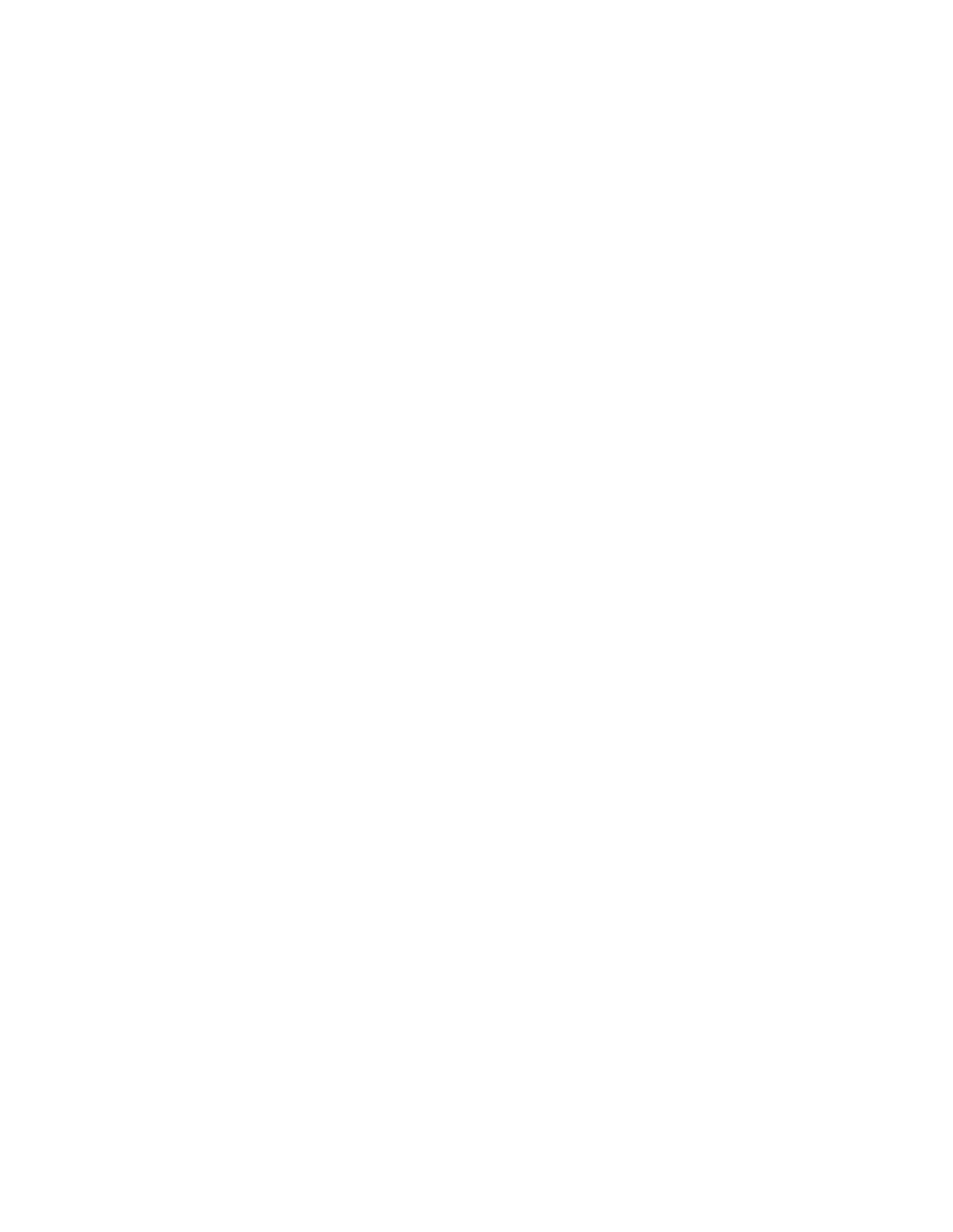# **Recreational**

*Snowmobiles and ATV's*

Self-lubricating bearings can handle temperature variations from -65º up to +325º F. Self-lubricating bearings do not "gum up" from the belt dust. This is a high load application on continuously varying transmission weights, rollers, and linear sheave half bearings.

# **Food**

*Packaging Machinery*

Self-lubricating bearings eliminate the need for maintenance and lubrication. Environmental exposure to mild alkalis, acid, brine solutions, and wash down fluids as well as low and high temperatures and dust are not a problem.





# **Fresh & Saltwater**

*Self-Unloading Barges*

The dual-pivot cylinder mounting uses self-lubricating bearings, allowing the boom to swing and elevate a 250 foot long conveyor with a load capacity of 200 tons.



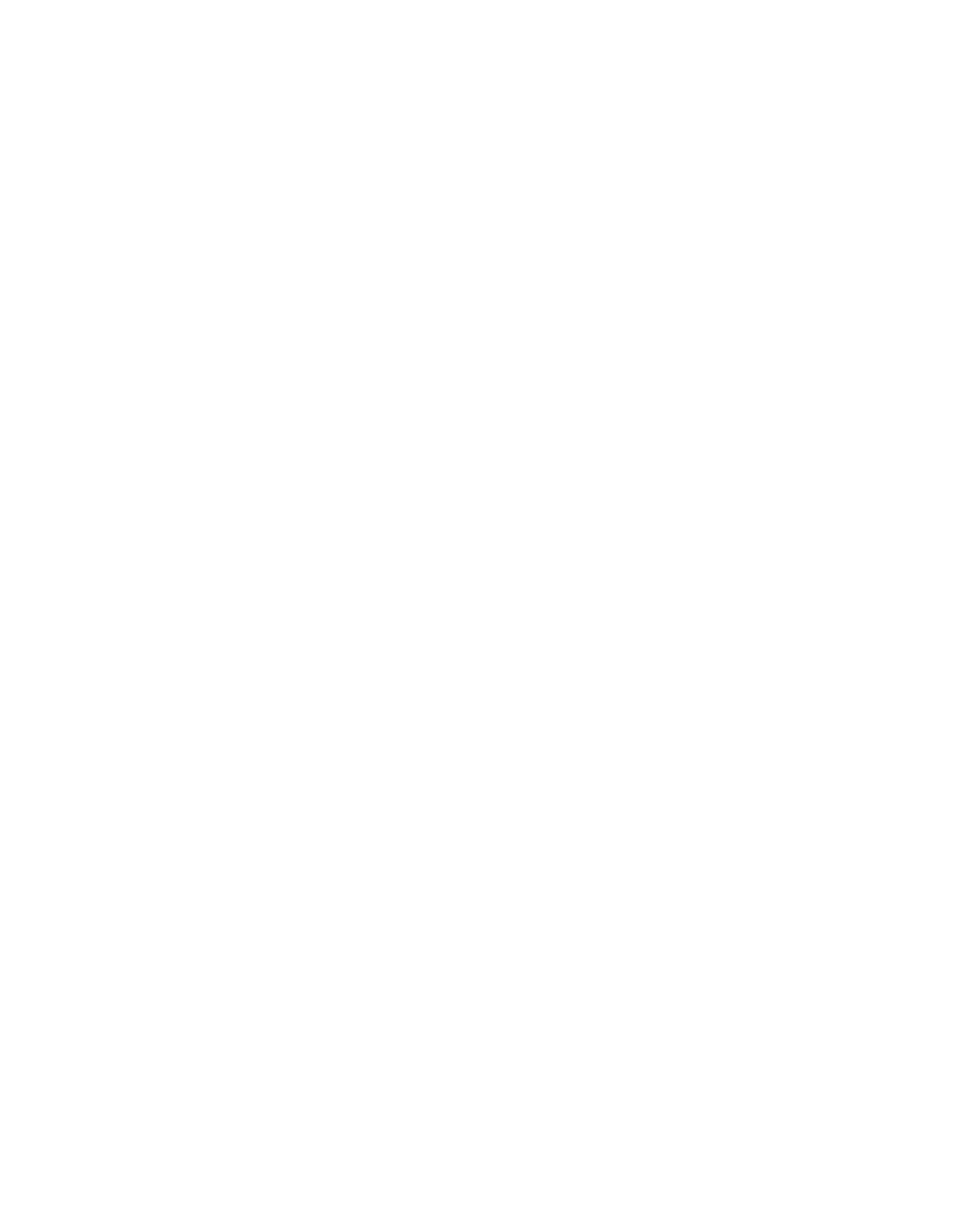# **Table of Contents**

# **ISO 9001 Certificate.....................................................4**

| Design and Application Guidelines 8 |  |
|-------------------------------------|--|
|                                     |  |
|                                     |  |
|                                     |  |
|                                     |  |
|                                     |  |
|                                     |  |
|                                     |  |
|                                     |  |
|                                     |  |

# **Installation Practices & Retention Methods** Press Fit Retention and Shaft Running Clearances ...13 Machining dimensional Information.............................13 Other retention methods..............................................14 General bonding recommendations ............................14 Shaft Recommendations .............................................15 **Machining Guidelines ...............................................16 Competitive Non-Lubricated Bearings....................17 Appendix ....................................................................19 Chemical Resistance of Duralon® Bearings ..........20 Duralon Product Nomenclature ...............................22 Product Data Sheets .................................................23** Thinwall Straight Sleeve Bearing ................................23 Thinwall Straight Sleeve Bearing (Metric) ..................24 Heavywall Straight Sleeve Bearing.............................25 Square Bore Bearings.................................................26 Hex Bore Bearing........................................................27 Linear Composite Bearings.........................................28 Flange Bearings ..........................................................29 Thrust Washers ...........................................................30 Annular Bearings.........................................................31 Split Metallic Outer Race Annular Bearings................32 Actuator Nuts and Helical Bearings ............................33 Mounted Bearings .......................................................34

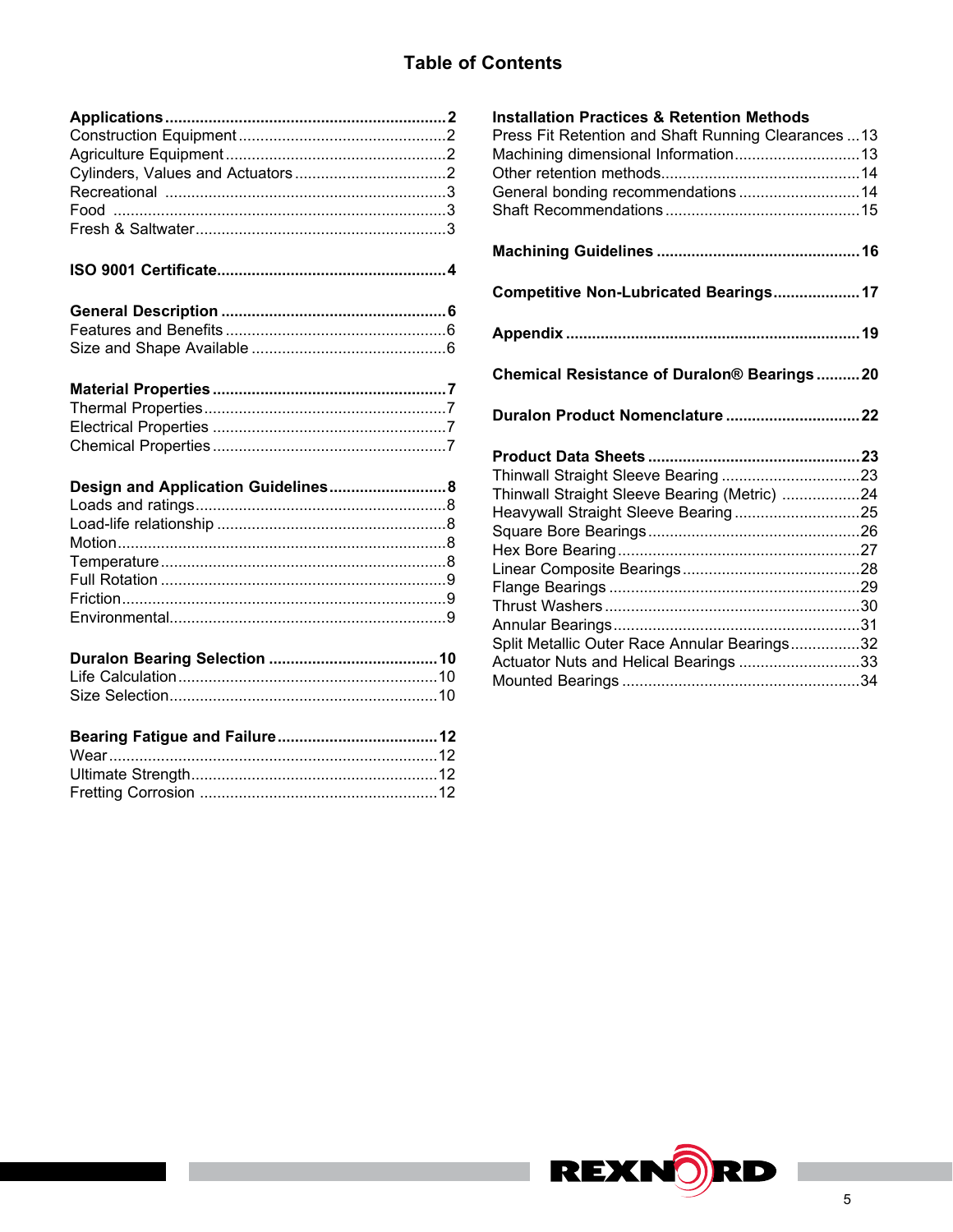# **General Description**

Duralon bearings are a self-lubricated bearing, normally used between 4,000 and 30,000 psi in sliding and oscillating linkages. It is constructed from woven Teflon<sup>®</sup> high strength fiber and bondable yarns to make up the bearing element. Continuous strands of fiberglass and epoxy resin make up the matrix of the composite bearing material.

# **Features and Benefits**

| <b>Duralon Features</b>     | <b>Duralon Benefits</b>                                                                                                                                                   |  |
|-----------------------------|---------------------------------------------------------------------------------------------------------------------------------------------------------------------------|--|
| Strength                    | Applications that have 30,000 psi dynamically<br>Optimizes strength/weight ratio                                                                                          |  |
| <b>Corrosion Resistance</b> | Resists galvanic and fretting corrosion                                                                                                                                   |  |
| Self-Lubricating            | Eliminates contaminating lubricants<br>Operates above or below useful temperature of lubricants<br>Eliminates complex lubrication systems<br>Minimizes slipstick problems |  |
| Seizure Resistance          | Minimizes galling and scoring                                                                                                                                             |  |
| Lightweight                 | 77% of steel weight, 30% of aluminum – easier<br>handling, reduces equipment weight                                                                                       |  |
| Non-Metallic                | Electrical insulation<br>Reduces noise volumes<br>USDA approved for non-contact use                                                                                       |  |

# **Size and Shape Available**

| <b>Straight Sleeve Bearings</b> | Round, Square and Hex Bore<br>Round Bore Diameter $ \frac{1}{8}$ " to 26"<br>PTFE fabric on ID bore and optional on OD |  |
|---------------------------------|------------------------------------------------------------------------------------------------------------------------|--|
| <b>Linear Bearings</b>          | Bore Diameter $ \frac{1}{4}$ " to 4"<br>Available in open configuration to clear pedestal shaft mounts                 |  |
| <b>Flange Bearings</b>          | Bore Diameter $ \frac{1}{8}$ " to 26"<br>Available with or without woven PTFE liner on the flange face                 |  |
| <b>Thrust Washers</b>           | Outer Diameter $-$ 3/8" to 18"                                                                                         |  |
| <b>Spherical Annular</b>        | Bore Diameter - $1/4$ " to 6"                                                                                          |  |
| <b>Acutator Bearing</b>         | Bore Diameter - consult Rexnord Engineering<br>Bore Shapes - Helical and threaded                                      |  |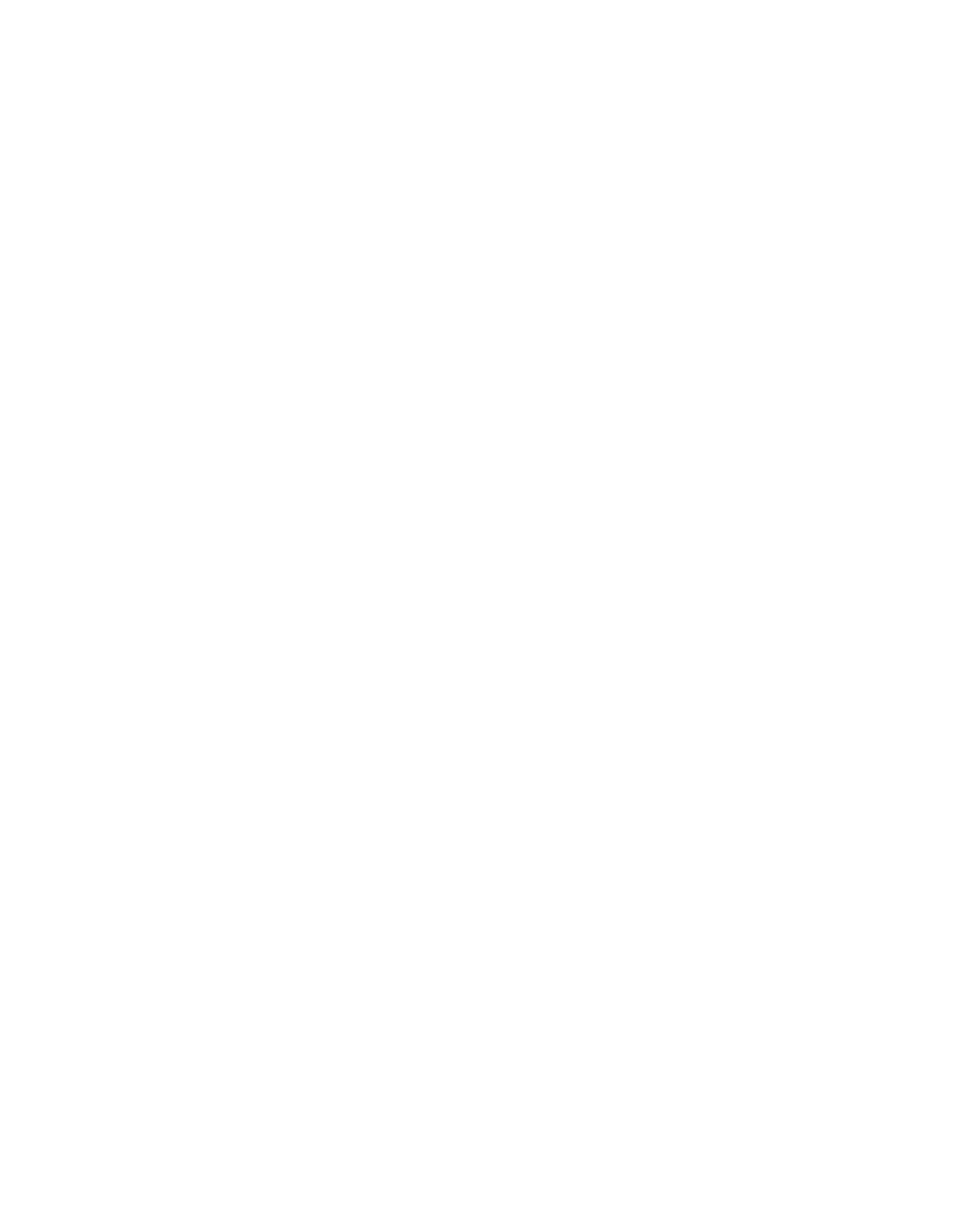# **Design and Application Guidelines**

The overall performance of filament wound bearings is directly affected by operating factors such as applied loads, operating motions, duty cycle, environmental conditions, installation methods, shaft finish and hardness. While specific design criteria are not available for all applications, certain guidelines must bee followed to provide the rated life.

## **Loads and ratings**

The filament wound back-up material in Duralon journal bearings is capable of withstanding static radial load levels as high as 60,000 psi on the projected bearing area. This is in excess of the fabric liner capability of (50,000 psi) based on previous experiences. The load deflection relationship of Duralon journal bearings and metal-backed Teflon lined bearings is very similar. The yield point and ultimate strength of the filament wound back-up material are approximately equal.

> PSI = Load lbs. I.D. x W

## **Load-life relationship**

Since accumulated wear terminates the useful life of a properly selected Teflon liner bearing, the Duralon selection procedure is based on the use of Bearing Area Factors(BAF), rather than load ratings, to select a bearing which meets the combined load-life requirements of the application. The Bearing Area Factor (BAF) is a numerical index of a bearing's dynamic performance ability and is based upon effective bearing area.

Duralon bearings are rated on the basis of L10 life expectancy which means that 90% of a given group of bearings will exceed the predicted life. The correlation of load and life is shown in the lower half of the Selection Chart which relates the BAF to cycle of life. BAF values for bearings involving standard combinations of bore and length, are shown in the bearing listings.

> Bearing Area Factor  $BAF = 1. D^{491} \times (W - .090)$ I.D. = Bearing Inner Diameter W = Bearing Length All dimensions are in inches

## **Motion**

Duralon bearings can withstand various degrees of motion, depending upon speed and load. They will operate under all degrees of motion normally encountered in applications. Note that the degree of oscillation can affect bearing performance and must be taken into account when making a bearing selection, as shown on the nomograph.

Laboratory testing of Filament journal bearings has shown their capacity to operate successfully under the low speeds, (less than 90 cycles per minute), high load conditions, (up to 30,000 psi), as well as the high speeds, (up to 300 cpm), light load conditions (less than 5,000 psi)

## **Temperature**

The normal operating temperature range for Duralon bearings is -65º to 325º F. Satisfactory operation can be obtained with limited exposure to temperatures as high as 400° F. However, at continuous temperatures above 325° F an increase in wear rates will be experienced. Contact a Rexnord engineer for applications at cryogenic temperature, as well as for applications with continuous temperatures above 325º F. High temperature non-standard Duralon bearings are available.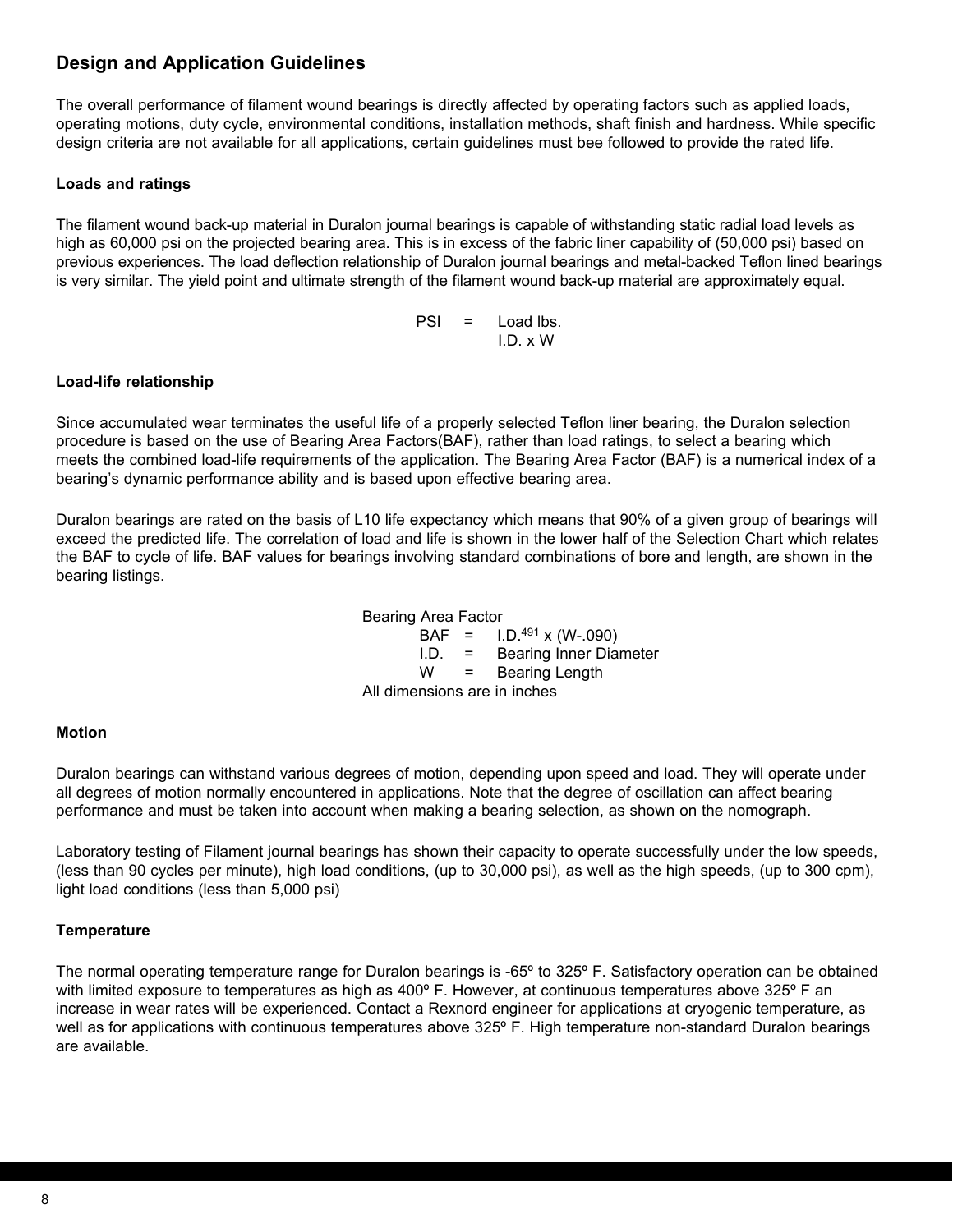### **Full Rotation**

Full rotation can be accommodated if load and speed are below the curve in the following graph. See reference formula for pressure and velocity.



Formulae used in the selection of Duralon bearings.

Bearing Pressure  $PSI =$  Load lbs. I.D. x W

Speed (Surface Velocity) Full Rotation Surface velocity (Ft/Min) = .262 x I.D. x RPM \*All dimensions are in inches

#### **Friction**

Duralon bearings offer low-friction operation. Friction coefficients vary from .21 to .05 depending on the load level. Increased loading results in significant decrease in coefficient of friction as shown below. Also as the bearing "breaks in" the coefficient of friction decreases.



## **Environmental**

Duralon bearings are resistant to most environmental elements encounter in the bearing applications. Predictable wear lived have been obtained when bearings were operated in various fluids. However, specific test or evaluations is recommended.

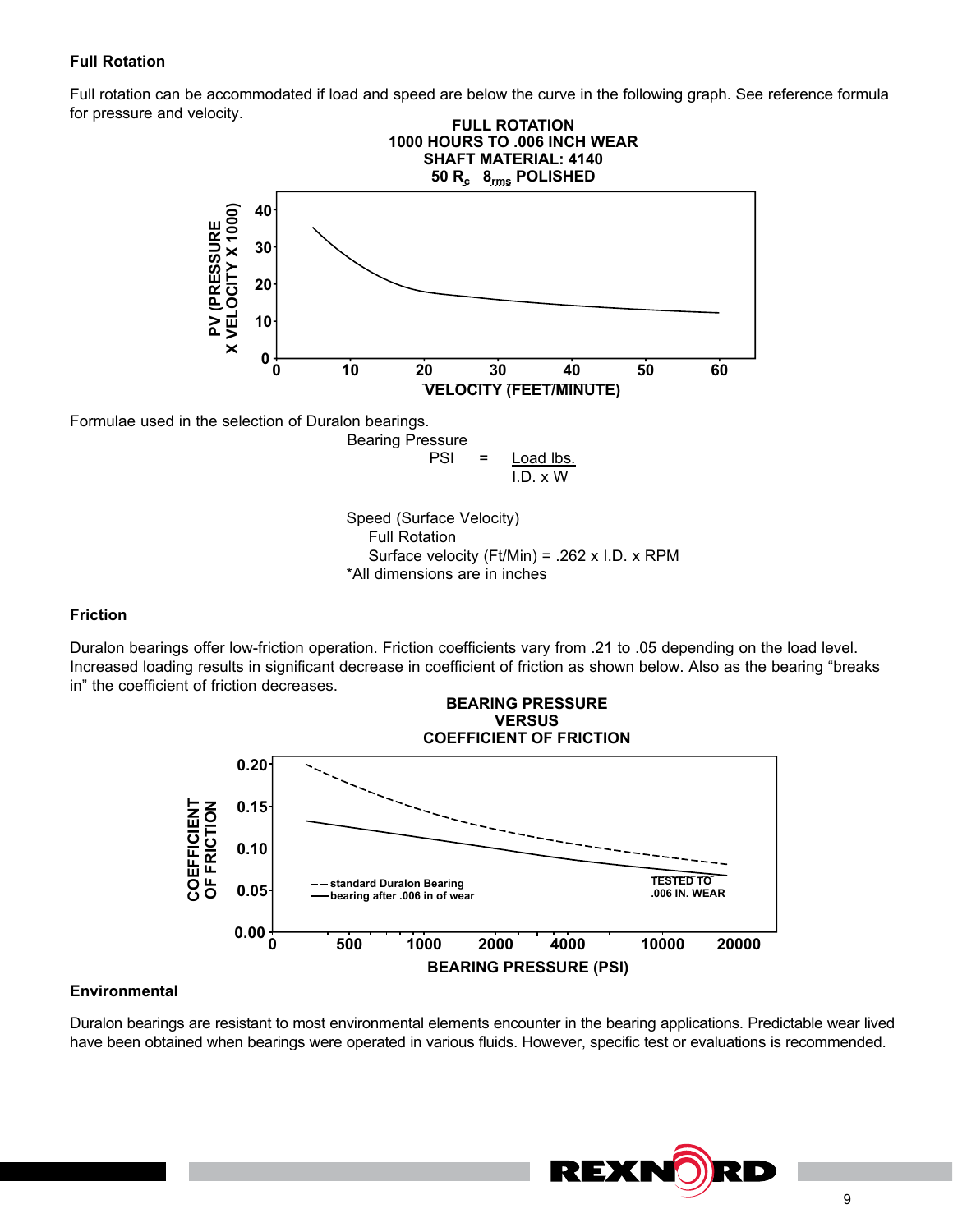## **Duralon Bearing Selection**

The Duralon selection graph is designed to handle general applications described by the following parameters:

Speed not exceeding 60 cycles per minute (12FPM)

Pressures not exceeding 25,000 psi

Oscillations 10° and greater, up to 90° included angle

For application requirements exceeding these parameters – consult a Rexnord engineer.

Duralon selection problems are typically either: (a) a life calculation where load and size are known or (b) a size selection, where load and required life are known.

Using the selection graph, and following the steps outlined can handle either situation:

### **Life Calculation – (known load, oscillation and bearing size)**

- 1. Convert oscillation angle to included angle, then follow that line horizontally until it intersects load level.
- 2. From that point, drop vertically down the chart until the BAF value is intersected. See section Design and Application Guidelines - Load-life relationship for complete explanation of BAF.
- 3. From that point, follow horizontally and read resulting cycles of life (to .006 wear).

#### **Size Selection – (known load, oscillation and required life)**

- 1. Locate the intersection of the oscillation angle and load lines.
- 2. Drop vertically down the chart until the required life value is intersected.
- 3. Determine the required capacity BAF by following the inclined line from that point.
- 4. Select appropriate size bearing from the thin or heavy series with a BAF in excess of that value, incorporating any know size restrictions – and checking to assure that pin strength (bending) is adequate.

# **Example – Life Calculation – See graph "RED LINES (Dashed)" for example on next page**

Information required to use the selection chart is as follows:

Oscillation angle ±25 degrees

Radial Load 15,000 lbs

Bearing size  $1"$  dia,  $5/8"$  long

- 1. Included angle equals the plus and minus motion although the midpoint of the cycle ±25 degrees equals an included angle of 50 degrees (point 1)
	- a. Radial load equals 15,000 lbs (point 2). These two intersect at (point 3).
- 2. The BAF for a 1" dia., with  $5/8$ " (.625) width bearing is .536, as found (point 4). This line intersects that (point 3) requirement at (point 5).
- 3. To determine life to .006 inch wear from chart read the vertical axis value (point 6), which equals 130,000 cycles.

## **Example – Size Selection – See graph "BLUE LINES (Bolded)" for example on next page**

Information to use chart is as follows:

| Oscillation angle ±30 degrees |                                          |
|-------------------------------|------------------------------------------|
| Radial Load                   | 20,000 lbs                               |
| Required life                 | 500,000 cycles                           |
| Size restriction              | Cannot exceed 1 <sup>1</sup> /4" dia pin |

- 1. Included angle equals the plus and minus motion through the midpoint of the cycle, thus ±30 degrees equals an included angle of 60 degrees (point 7) the radial load is 20,000 pounds (point 8), and the intersection of angle and load is (point 9).
- 2. Move down the chart vertically until the 500,000 cycle life (point 10) line is intersected (point 11).
- 3. Follow the inclined line and read the required BAF value (point 12) or 1.5.
- 4. With a required BAF of 1.5, any bearing from the Product Data Sheets that exceeds the value could be selected ie. with a  $1^{1}/4$ " dia. pin, a  $1^{1}/2$ " length is required, thus a 701-00020-048. However, if a 1" dia. pin will accept the load, a longer 1<sup>3</sup>/4" length is required (701-00016-056). Checking of pin bending strength is appropriate.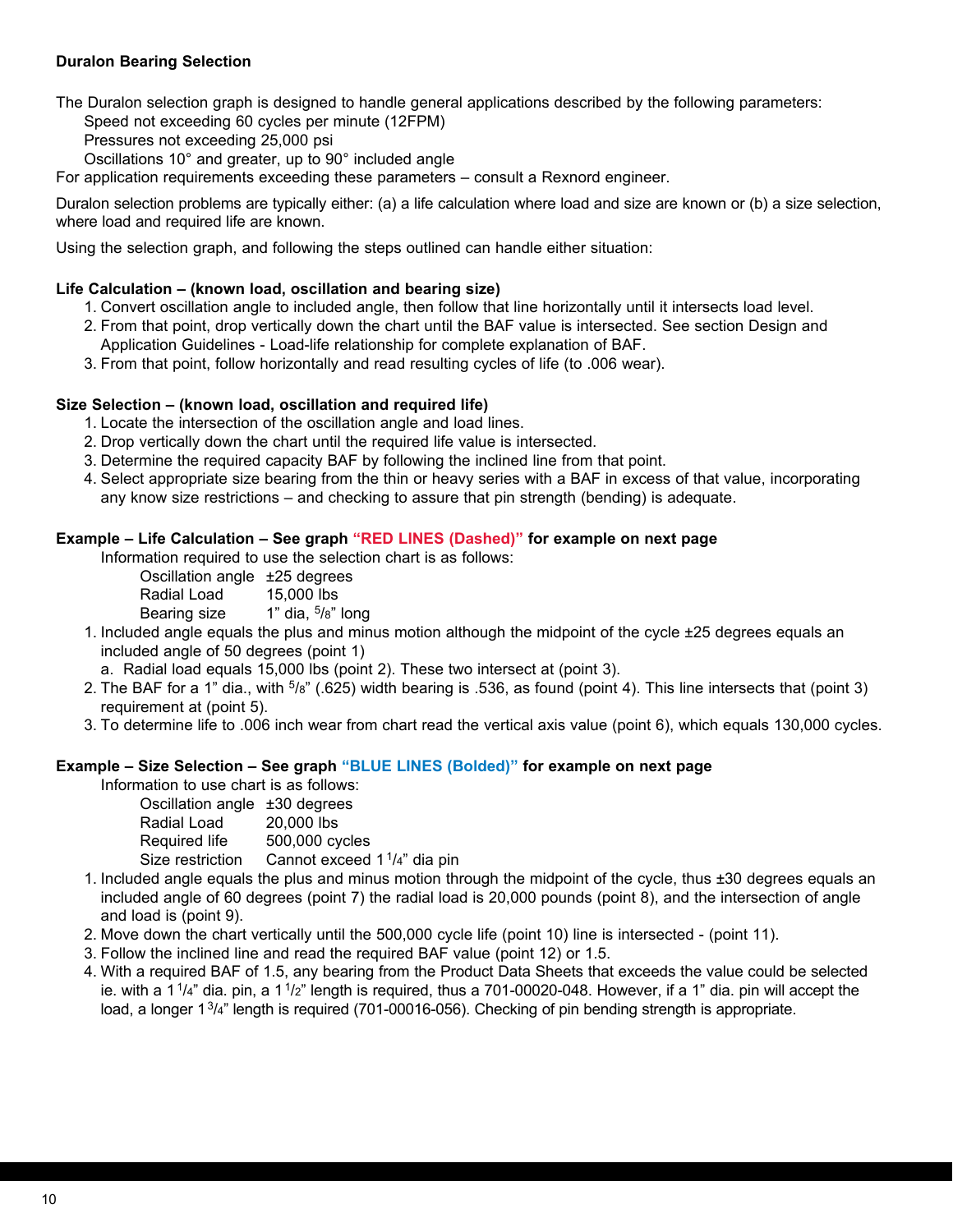

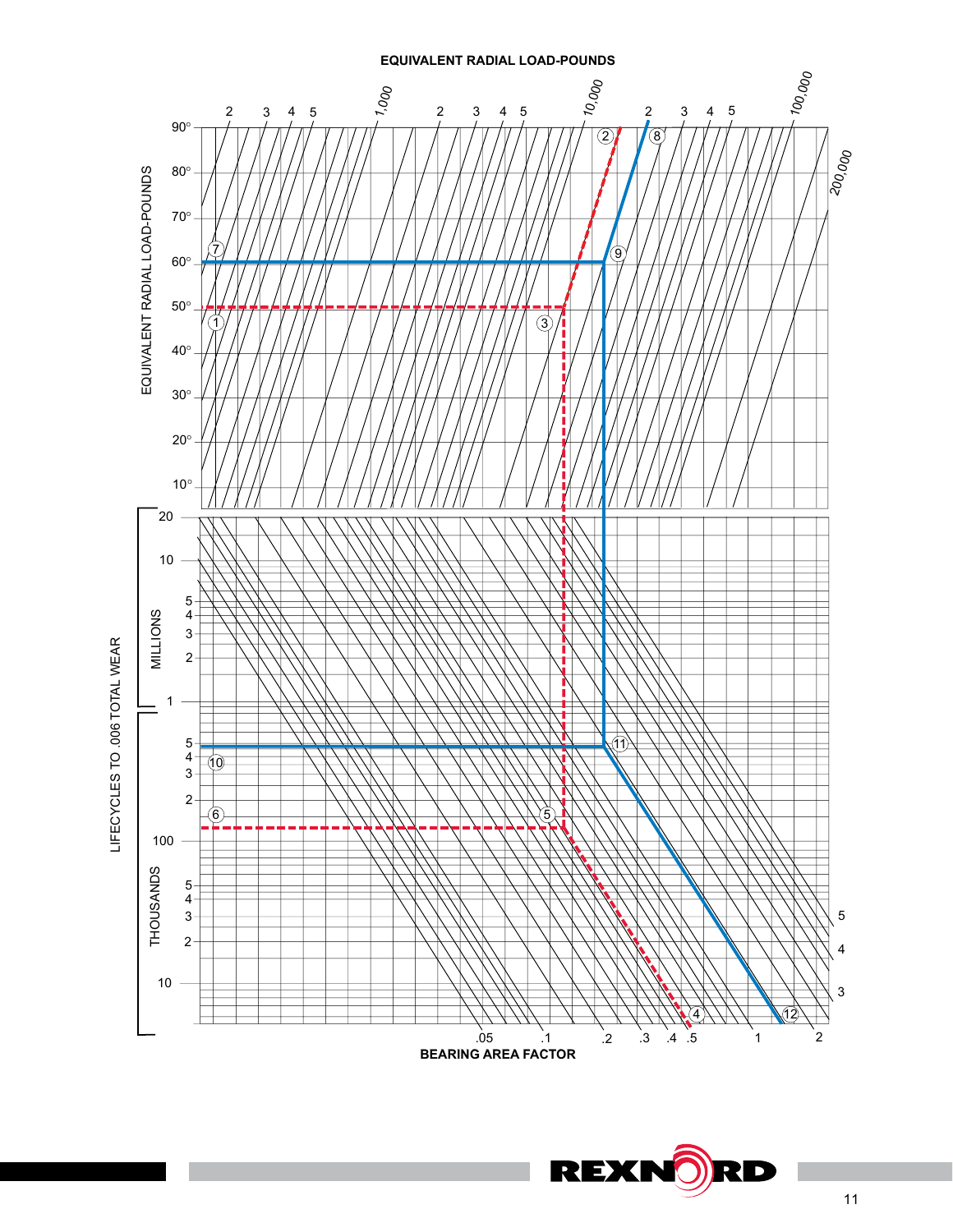# **Bearing Fatigue and Failure**

#### **Wear**

Bearing failure can be defined in various ways; however typically sliding type bearings relate it to a wearing away of the load carrying surface and resulting increase in clearance. Traditionally the industry value for evaluating wear life is .006. This is based on early work associated with TFE fabric liners; where the composition of the material changed as wear progressed. Significant changes in wear rate, torque, etc. occurred at about that point. However, since Duralon liner composition does not change, significant additional wear life is available beyond .006.

Bearing industry premise not only defines life (wear), but also typically assigns a probability or confidence level to those values. The traditional failure probability rating is 10%, known throughout the industry as an L-10 rating – meaning 10% will fall short of the value, but 90% will exceed it! An L-10 life rating is more conservative than the "average" (L-50) value.

#### **Ultimate Strength**

All materials, metallic and non-metallic have varying capabilities to support applied load. In bearings, the basic materials, processing, and construction all contribute to the basic ability to support load – or the ultimate capacity of the bearing. In situations where loads exceed the ultimate strength of a bearing, the structure is fractured, resulting in rapid or even instantaneous failure. Since self-lubricating bearings cover a wide range of materials and constructions, some are not capable of withstanding loading above 1000 psi without experiencing ultimate load failures.

## **Fretting Corrosion and Its Effect**

When converting to a self-lubricating bearing, the external lubricant film is removed from the bearing loading zone. This allows contact between the bearing and the bearing to the shaft. This contact can cause fretting corrosion under the follow conditions:

| <b>Motion</b>               | <b>Examples</b>                                                                         |
|-----------------------------|-----------------------------------------------------------------------------------------|
| Small angles of oscillation | Toggle linkage                                                                          |
| Small relative motion       | Linear movement of a shaft in a shock absorber                                          |
| Vibration                   | Torsional vibration from a diesel engine crank shaft or an<br>unbalanced electric motor |
| Cyclic loading              | Variable speed belt drive s                                                             |

Metallic surfaces exposed to the above conditions start to fatigue. Particles break off and begin to oxidize resulting in fretting corrosion. It can occur at high or low loads. In ferrous metals this produces a residue of iron oxide, a reddish appearing dust commonly called jeweler's rouge. These metallic particles are very abrasive and can cause wear of the shaft surface and bearing. The can occur even if the shaft surfaces are 50 Rc or harder.

Fretting Corrosion



## **Fretting Corrosion Solutions**

A hard, corrosion resistant wear surface will minimize fretting corrosion. Several processes have been used to eliminate fretting corrosion as follows:

- 1. Polished hard chrome plating .0005/.0010 inches thick.
- 2. Electroless nickel plating .0003 to .0005 inches thick.
- 3. Melonite QPQ heat treatment.

Other considerations are necessary when selecting the above process. Contact a Rexnord engineer for an in-depth analysis Melonite QPQ™ is a trademark of Houghton Durferrit GmbH, Germany.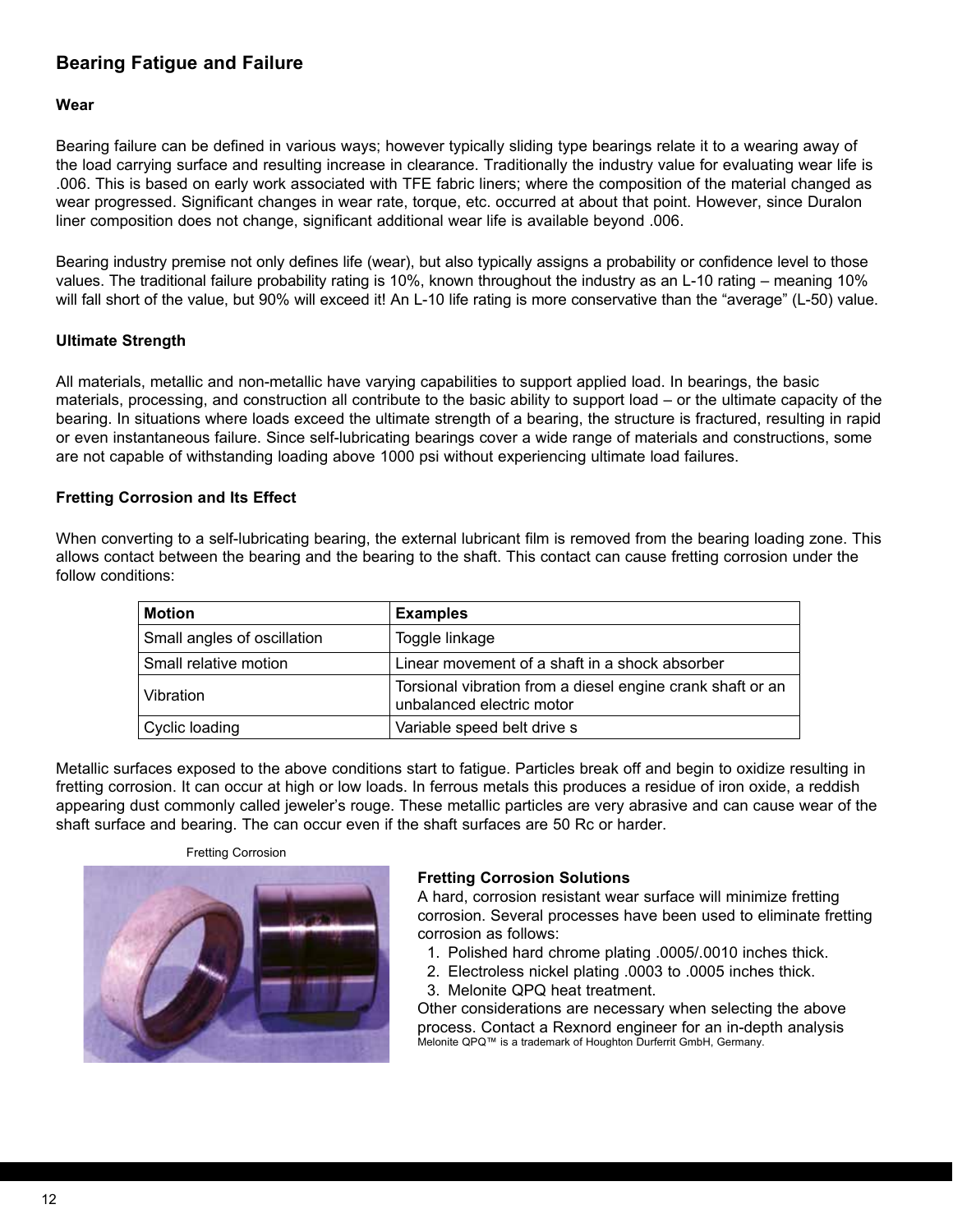# **Installation Practices & Retention Methods**

### **Press Fit Retention and Shaft Running Clearances**

The standard method of sleeve bearing retention is a "press" or interference fit. The dimensional listing for thin wall Duralon bearings provides recommended housing bores that develop a press fit range of .0002" to .0022" on diameter.

The press fit range for heavy wall Duralon bearings is larger. Refer to the dimensional listing for recommended housing bores. To avoid shearing the bearing OD, the press fit should not exceed .008". The length/outside diameter ratio should not be greater than 2 to avoid buckling of the Duralon bearing.

If the application will see large temperature variations, the differences in the coefficients of expansion of the bearing and the housing must be considered when determining the amount of interference fit required, especially if the housing is aluminum.

When determining shaft running clearance, one must take into account that the bearing bore diameter will be reduced an amount equal to the press fit between the bearing and housing. In other words, if your bearing press fit is .002", your bearing ID will be reduced .002". Table 8 lists recommended minimum shaft running clearances for catalog bearings.



Recommended minimum shaft running clearances

| Bore diameter (in.) | Minimum diametral clearance (in.) |
|---------------------|-----------------------------------|
| Up to .999          | 0.0005                            |
| 1.000 - 1.999       | 0.001                             |
| $2.000 - 2.999$     | 0.002                             |
| $3.000 - 3.999$     | 0.003                             |
| $4.000 - 4.999$     | 0.004                             |
| $5.000 - 5.999$     | 0.005                             |
| $6.000 - 6.999$     | 0.006                             |
| 7.000 - 7.999       | 0.007                             |
| $8.000 - 8.999$     | 0.008                             |
| $9.000 - 9.999$     | 0.009                             |
| 10                  | 0.01                              |

Consult a Rexnord engineer for special bearing retention or shaft clearance requirements.

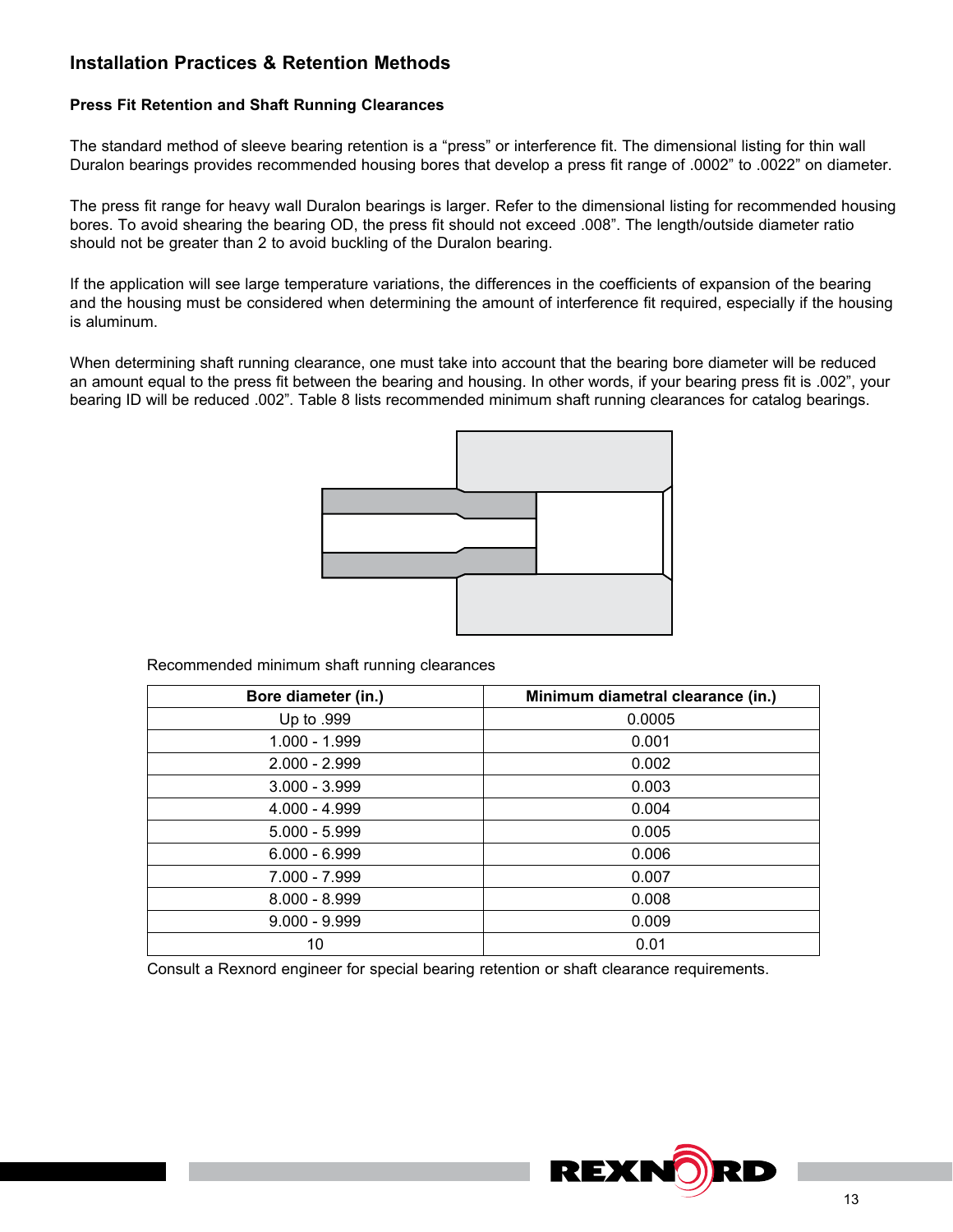# **Other retention methods**



#### **General bonding recommendations**

large diameter gearings large diameter gearings

Another popular bearing retention method is bonding the bearing into the housing. This method reduces the effect of tolerance buildup in the bearing ID after assembly, minimizing shaft and bearing clearance range. This method also improves concentricity between multiple bearings on one or more shafts. Epoxies give the highest bond shear strength. Any 2-part epoxy that will bond fiberglass to metal will work.

over the bearing O. D. over the bearing O. D.

The housing I.D. and bearing O.D. must be free of contaminants - water, oil, grease, dirt, etc. When bonding, do not allow the ambient temperature to drop below 50°F and do not accelerate the curing process by heating the assembly up. Heat may cause the viscosity of the epoxy resin to drop, allowing it to run to one side of the bearing. This will reduce the bond strength. For proper bond thickness, allow .005" to .010" diametral clearance between the bearing O.D. and the housing I.D. Shafting can be used to align multiple bearings on one shaft while the adhesive cures.

Any bearing retention grade cyanoacrylate compound can also be used to retain Duralon bearings. Cyanoacrylates are used to enhance a light press fit or retain the bearing with a pure bond. Consult the adhesive supplier for the best recommendation to bond fiberglass to metal. The bearing OD may need to be primed prior to application of the cyanoacrylate to activate the bearing surface. The same primer used to prepare aluminum surfaces will usually work with Duralon bearings.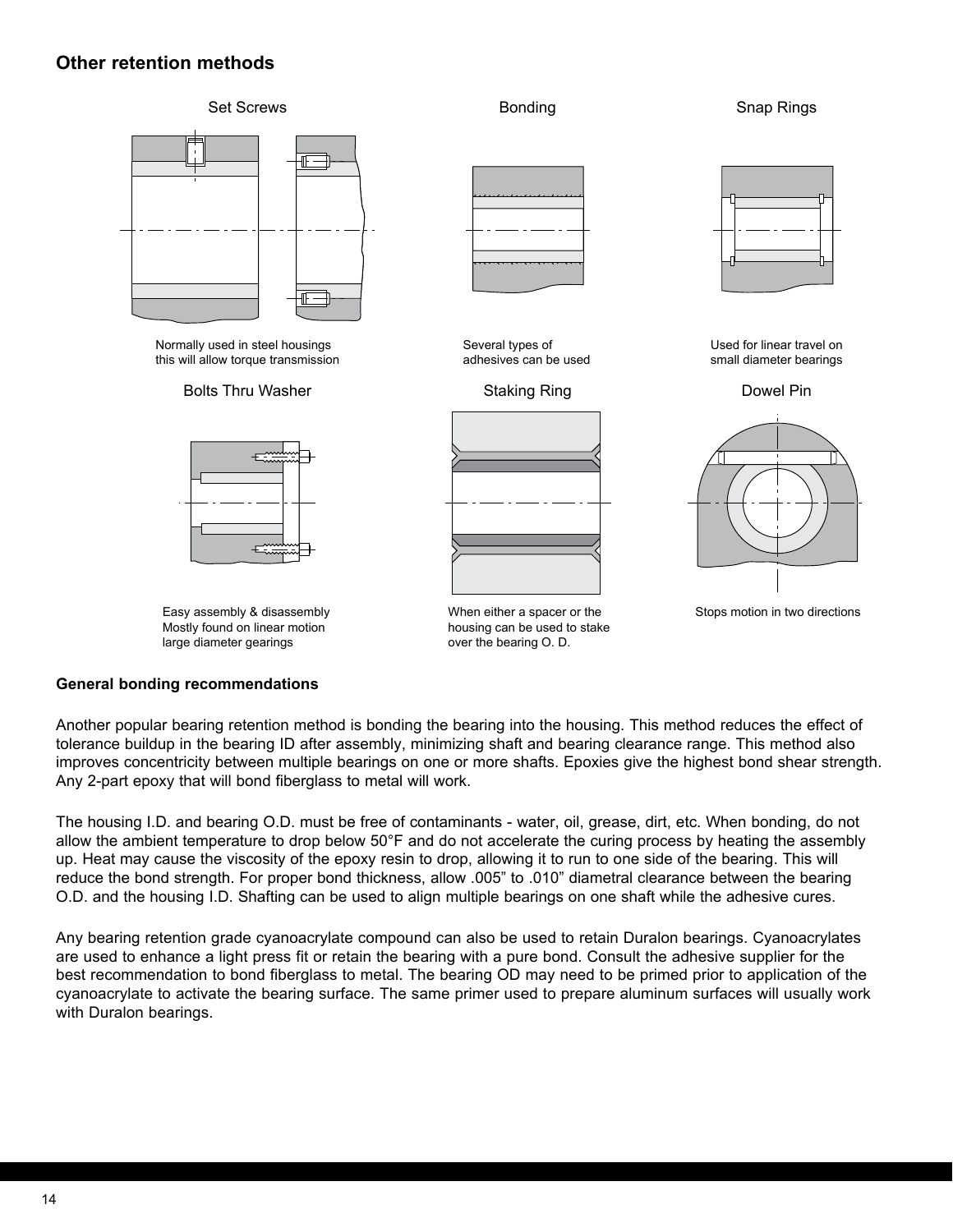# **Shaft Recommendations**

Since the shaft surface significantly affects the operation of the journal bearing design, its selection in regard to material, hardness, coating and surface roughness is crucial.

High loads require smooth surfaces with hardened and heat treated shafts. With stress levels of 8,000 to 30,000 psi shafting should have a surface finish of 8 micro inch or better to achieve optimum performance. However, tests have been run on 25-30 micro inch finishes with 55 Rc shafts at 4,000 psi with acceptable results.

## **Shafting Materials**

A number of shaft materials have been used in conjunction with Duralon bearings:

- 1. 52100 high carbon steel
- 2. 4140 chrome and nickel plated steel
- 3. 300 and 400 series stainless steel
- 4. Precipitation hardened grades 17-4PH, 15-5PH, 13-8PH Moly chrome and nickel plated stainless steel
- 5. 2000 and 7000 series aluminum grade hard anodized
- 6. Low to high carbon steels





Sharp surface scratches Sharp surface scratches Smooth surface scratches

Surface roughness values do not define the character of the finish. Polished shafting (right) normally produces longer bearing life.

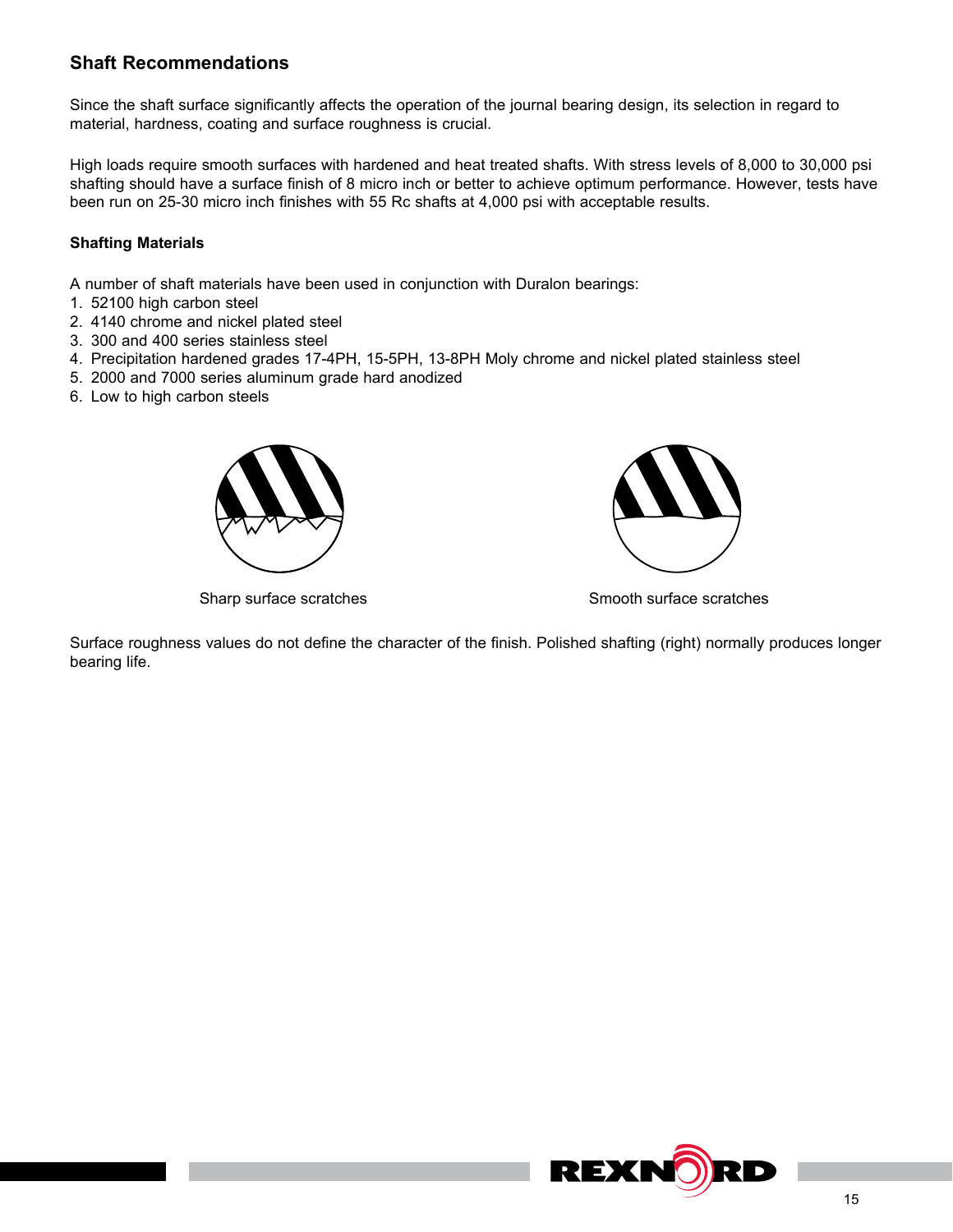# **Machining Guidelines**

The following information should be used as a guide. As a general rule, the machining or cutting should be done wet to reduce dust. After any machining, wash the bearing to remove any abrasives from the bore.

## **Turning**

Use carbide or diamond tools.

If carbide is used:

- It should have at least a 10 deg. to 25 deg. side relief angle and the same end relief angle, grade CQ2 or equivalent.
- Feeds and speed at approximately the same rate as turning wood.

If diamond tools are used:

- Any good manufacturer diamond tool should be used. For example: Mega Diamond, GE Compacx, etc.
- Same speeds as carbide.

## **Grinding**

Silicon carbide grinding wheels work the best, but any grinding wheel will work for small quantities:

39 C 46 K8 VK - Norton

6 C 46 K6 VSC - Cincinnati

- Rough stock removal = up to .050 inch per pass.
- Finish stock removal = .004 to .010 inch per pass with one wiping pass.
- Part speed based on surface finish requirements. A good starting point is about 100 SFM.

## **Facing or Grooving**

Same tools as used in turning may be used.

#### **Cut-Off**

Any reinforced cut-off wheel will cut fiberglass. Maximum wheel width should not exceed .125". If non-reinforced wheels are used, an Everett  $#91$ , up to  $3/32$ " wide works well. Plated diamond wheels also work very well using an 80/120 grit size.

#### **Deburring inside diameter**

Placing a tightly fitting arbor on the bore of the bearing to support the inside diameter during the cutting will minimize peeling, fuzz and loose strings.

80 grit paper can be used to break the corners. Care should be taken not to roll the fabric back into the bore.

## **Sizing of Bearing I.D**

The bore of the Duralon bearing is not normally machined. If sizing is required after assembly, we recommend the removal of no more than .002" on diameter. The recommended method to size bearing bore is to use 200-400 grit wet/ dry emery paper. If possible, size multiple bearings on the same shaft at the same time to maintain concentricity. It is important to wash out all abrasive particles from the bearing bore after sizing.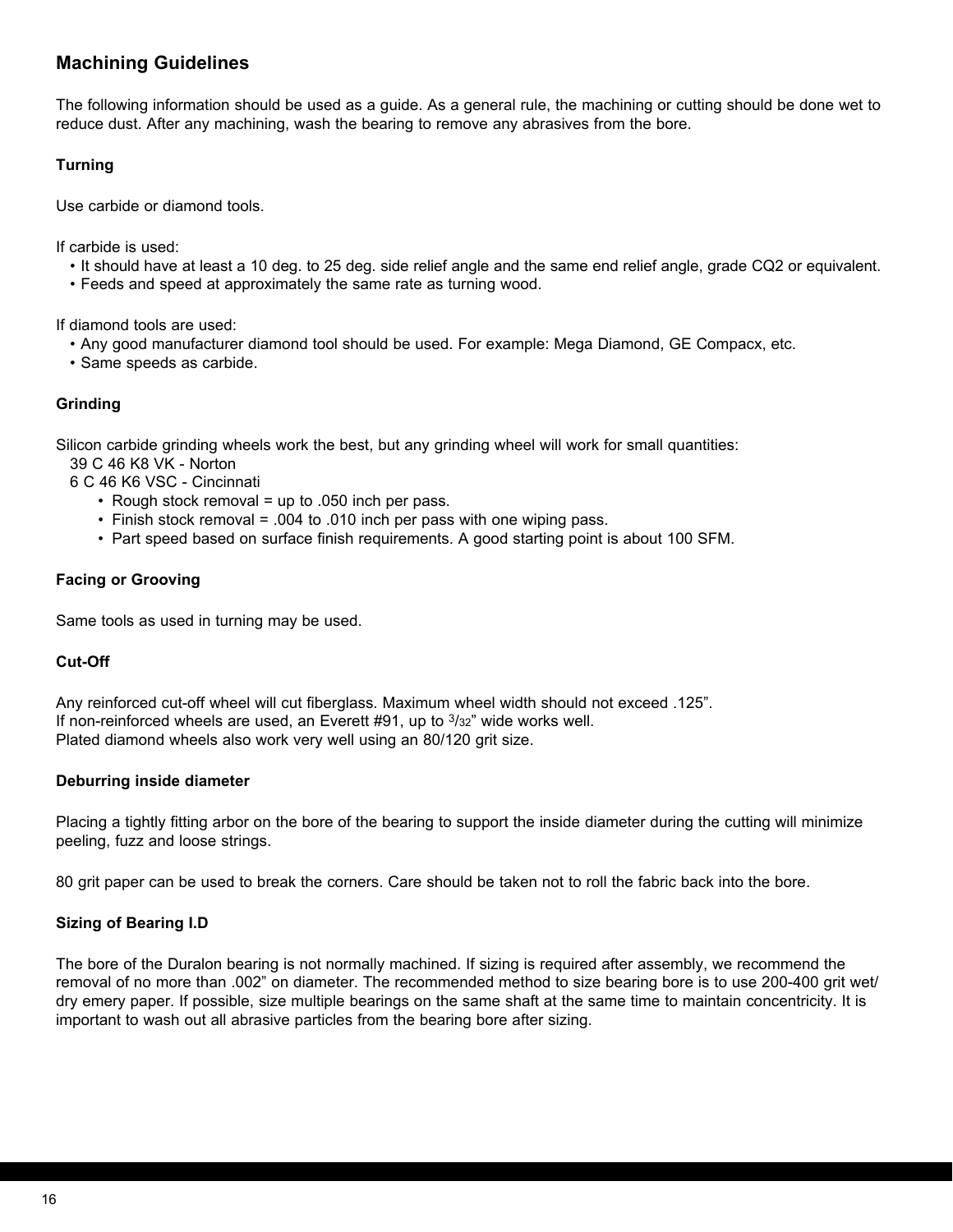# **Competitive Non-Lubricated Bearings**

A vast number of metallic and non-metallic, lined and unlined sliding bearings are available. The various combinations of materials and construction, as well as performance characteristics and cost, can present quite a dilemma for the correct selection of a bearing.

Characteristics such as static capacity or ultimate strength must be considered from a structural standpoint and control some selections. Wear life or dynamic performance capabilities are the prime concern in others. Temperature limits may be a factor in regard to the liner or lubrication. There is a wide range of chemical capabilities, electrical conductivity, and other properties that can be the key in still other applications.

General grouping of friction bearings include: molded plastic materials, metallic bearings with liner strips, powdered metal with oil impregnation. Teflon lined with fiberglass backing and Teflon fabric lined with metal backing.

Within the group of fiberglass-backed bearings, those made from chopped fibers or braided filament has lower strength than those of filament-wound construction. Filament wound bearings rank high in static structural capacity and are also often tops in dynamic performance or wear-rate considerations.

Powdered metal bearings with oil impregnation – if re-lubricated, offer high dynamic ratings, but are subject to wear if the oil is lost. There are also high load and temperature limitations.

Metallic backed parts, with strip liners offer better wear life, but have only modest static capacity and temperature resistance. Molded plastic bearings can offer temperature advantages, but frequently have very low static capacity ratings.

Rexnord has tested a variety of bearings under two basic conditions: (1) high load/low speed, (2) low load/high speed. Table 9 reports the results of these tests.

| <b>Bearing Type</b>                            | <b>Low Load Test</b> | <b>High Load Test</b> |
|------------------------------------------------|----------------------|-----------------------|
| Duralon Bearing                                | $25.2 \times 10^6$   | $1.00 \times 10^6$    |
| Powder Bronze                                  | 70,000               | 0                     |
| Strip Overly (Teflon, Bronze, Steel Backed)Str | $.58 \times 10^6$    | 14,000                |
| Strip Overly (Tape, Steel Backed)              | 30,000               | 220                   |
| Fiberglass Backed (Nomex, Teflon)              | $.40 \times 10^{6}$  | $.20 \times 10^6$     |
| Filament Wound Composite (woven PTFE)          | $3.72 \times 10^{6}$ | 1460                  |
| Filament Wound Composite (PTFE Fiber)          | $7.0 \times 10^6$    | $.36 \times 10^6$     |
| Filament Wound Composite (Tape Liner)          | $1.0 \times 10^6$    | 12,000                |
| Laminated Thermo Setting Resin (PTFE Fabric)   | 45,420               | Ω                     |
| <b>Laminated Phenolic</b>                      | less than 7,000      | 0                     |
| Molded Compounded Teflon                       | 0                    | 0                     |
| Oil Filled Molded Plastic                      | 58,000               | 0                     |
| Molybdenum Disulfide Filled Nylon              | 900                  | 0                     |

# **B10 Life in Cycles to .006" Wear**

# **Test conditions**

Low Load Test

Load: 4,000 psi Speed: 168 CPM Oscillations ±10° (Travel .52 inches per cycle) High Load Test

Load: 20,000 psi Speed: 90 CPM Oscillations ±25° (Travel 1.3 inches per cycle) All tests were conducted on 4140 steel pins with 50Rc hardness and a finish of 8 RMS polished or better. Test bearings were 1.50" I.D. x 0.5" wide.

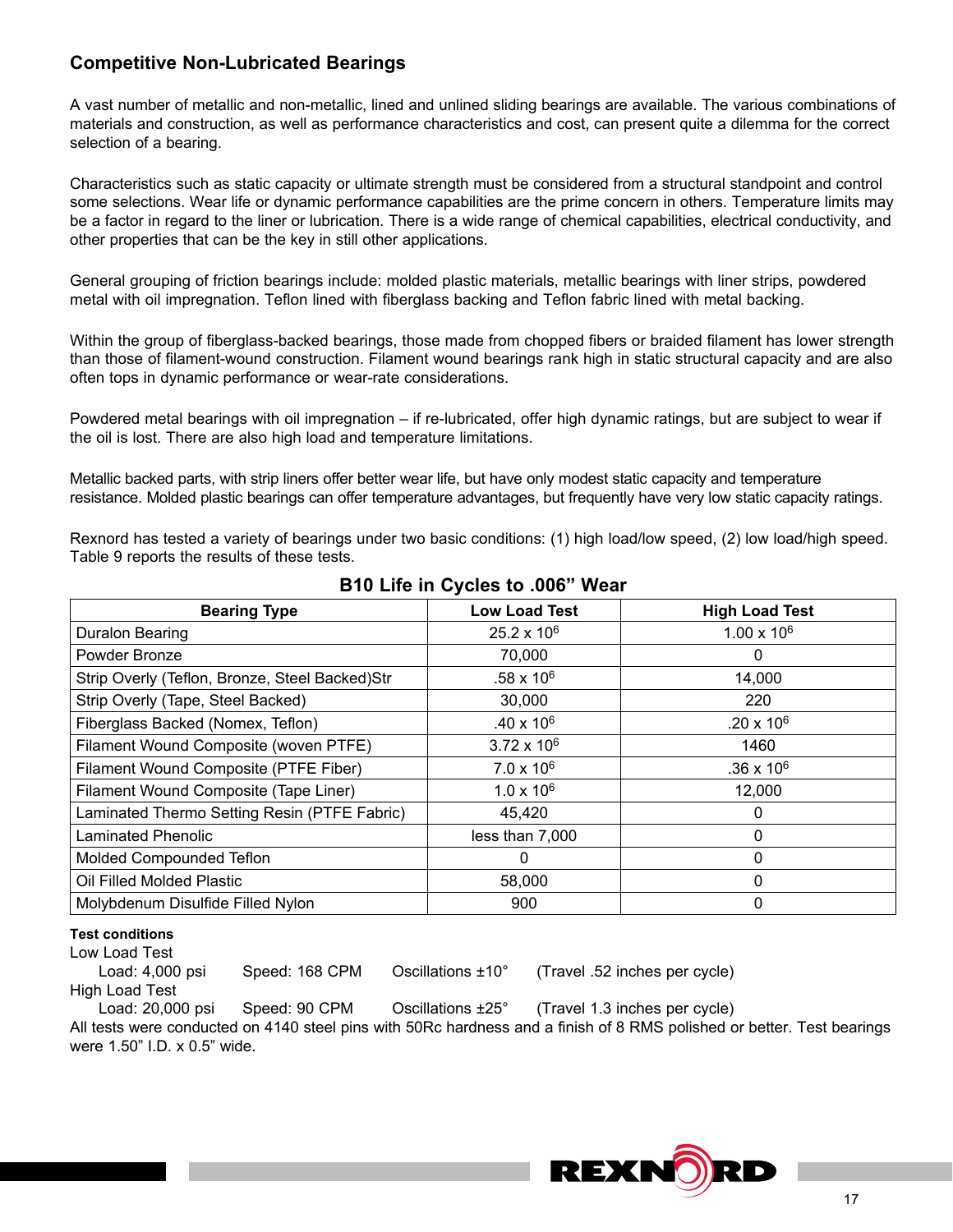| <b>Bearing Material</b> | <b>Load Capacity</b><br>(psi) | Max Temp.<br>(F) | <b>Max Speed</b><br>(fpm) | <b>PV Limit</b><br>Psi<br>Load Time s<br><b>Surface Fpm</b> |
|-------------------------|-------------------------------|------------------|---------------------------|-------------------------------------------------------------|
| Porous bronze           | 4,500                         | 160              | 1,500                     | 50,000                                                      |
| Porous iron             | 8,000                         | 160              | 800                       | 50,000                                                      |
| <b>Phenolics</b>        | 6,000                         | 200              | 2,500                     | 15,000                                                      |
| <b>Nylon</b>            | 1,000                         | 200              | 1,000                     | 3,000                                                       |
| TFE.                    | 500                           | 500              | 50                        | 1.000                                                       |
| Reinforced Teflon       | 2,500                         | 500              | 1,000                     | 10.000                                                      |
| <b>TFE fabric*</b>      | 60,000                        | 500              | 150                       | 25,000                                                      |
| Polycarbonate           | 1,000                         | 220              | 1,000                     | 3,000                                                       |
| Acetal                  | 1,000                         | 180              | 1,000                     | 3.000                                                       |
| Carbon-graphite         | 600                           | 750              | 2,500                     | 15,000                                                      |
| Rubber                  | 50                            | 150              | 4,000                     | X                                                           |
| Wood                    | 2,000                         | 160              | 2,000                     | 12,000                                                      |

Machine Design – 1972-73 Bearing Reference Issue

**\*Show Duralon bearing classification.** Not to be used for design purposes.

# **Friction Properties**

| <b>Bearing Material</b>                | <b>Co-efficient</b> | <b>Slip Stick</b> |
|----------------------------------------|---------------------|-------------------|
| Steel-on-Steel                         | 0.50                | Yes               |
| Bronze-on-Steel                        | 0.35                | Yes               |
| Aluminum Bronze-on-Steel               | 0.45                | Yes               |
| Sintered Bronze-on-Steel (mineral oil) | 0.13                | No.               |
| Bronze-on-Steel (mineral oil)          | 0.16                | No.               |
| Copper Film Deposited on Steel         | 0.30                | Yes               |
| Lead Film Deposited on Copper-on-Steel | 0.18                | <b>Yes</b>        |
| Copper Lead Ally-on-Steel              | 0.22                | Yes               |
| Acetal-on-Steel                        | 0.20                | No                |
| Nylon-on-Steel                         | 0.32                | <b>Yes</b>        |
| UHMWP-on-Steel                         | 0.20                | Yes               |
| Telfon-on-Steel                        | 0.40                | No                |
| Duralon-on-Steel                       | $.05 - .21$         | <b>No</b>         |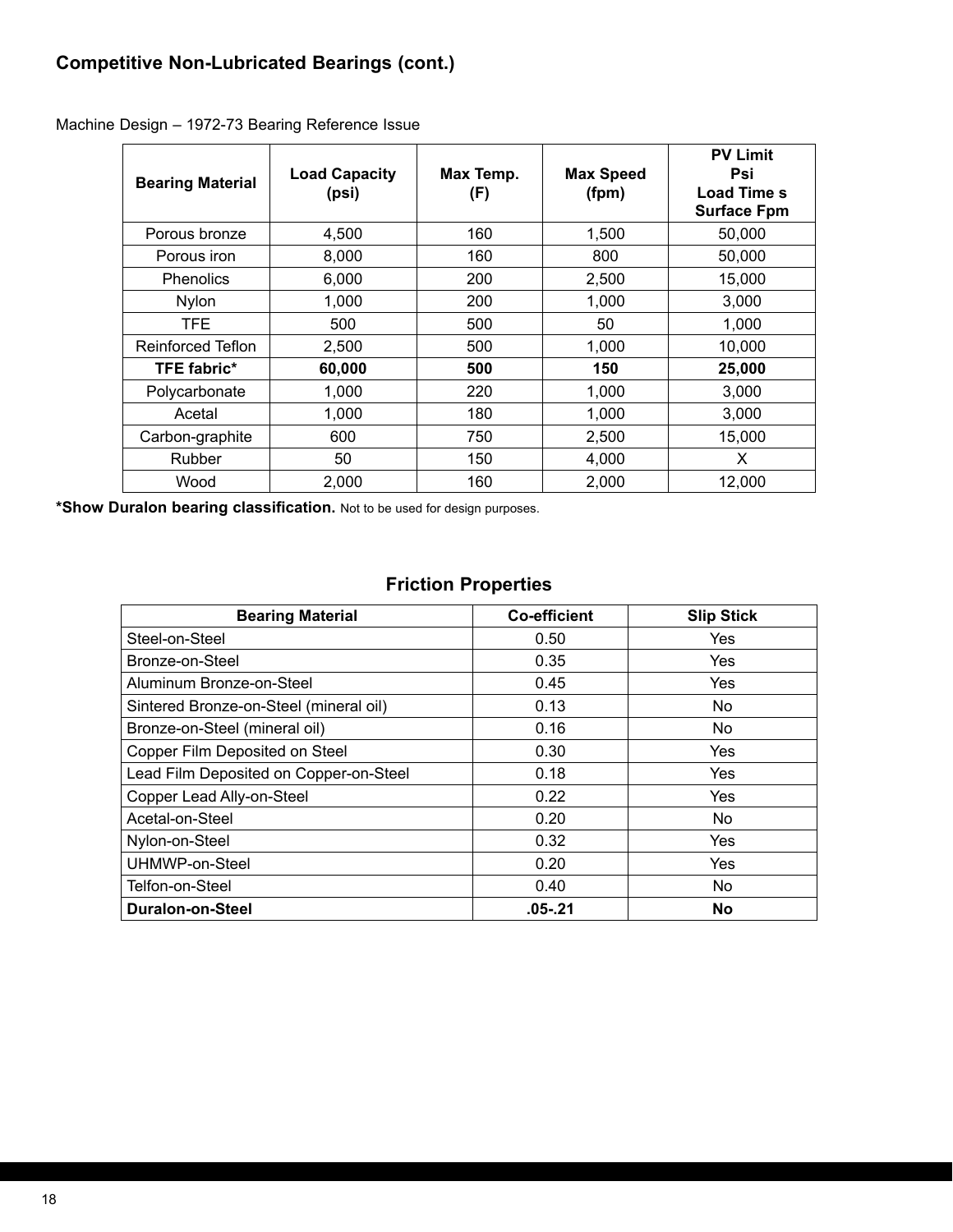# **Appendix**

# **Reference Formula:**

Bearing Area Factor  $BAF = I.D.^{491} \times (W-.090)$ I.D. = Bearing Inner Diameter<br> $W =$  Bearing Length = Bearing Length All dimensions are in inches Bearing Pressure  $PSI =$  **Load lbs.**  I.D. x W Oscillatory Motion Surface velocity (Ft/Min) =  $I.D. x 2 x$  included angle x CPM  $1.38 \times 10^{3}$ Bearing Weight (lbs) .7854 x (O.D.2 - I.D.2) x Length x .07

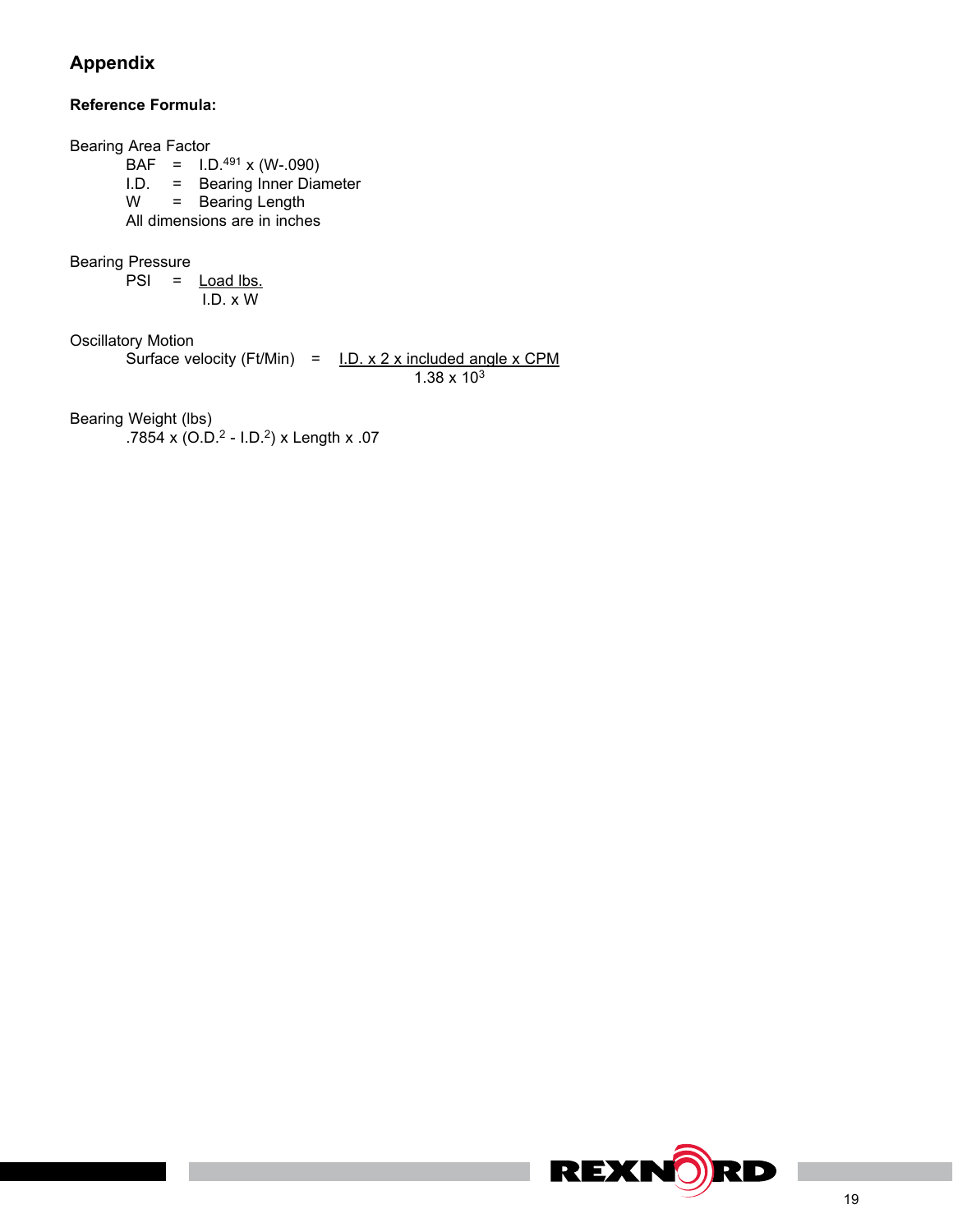# **Chemical Resistance of Duralon**® **Bearings**

| <b>CHEMICAL</b>             | TEMP (°F )               |
|-----------------------------|--------------------------|
| Acetaldehyde                |                          |
| Acetic Acid 0 - 10%         | 150                      |
| Acetic Acid 10 - 50%        | 100                      |
| Acetic Acid Glacial         | 100                      |
| Acetone 0 - 5%              | 150                      |
| Acrylic Acid                | $\overline{\phantom{a}}$ |
| <b>Adipic Acid Solution</b> | 250                      |
| Alcohol Ethyl 10%           | 100                      |
| Alcohol Isopropyl 10%       | 100                      |
| <b>Alcohol Methyl</b>       | 100                      |
| Alcohol Methyl Isobuyl 10%  | 150                      |
| Alcohol Secondary Butyl 10% | 150                      |
| Aliyi Chloride              | 100                      |
| Aluminum Chloride           | 300                      |
| Aluminum Fluoride           | 150                      |
| Aluminum Hydroxide          | 150                      |
| Aluminum Nitrate            | 250                      |
| Aluminum Sulfate            | 300                      |
| Alums                       | 300                      |
| Ammonia Gas - Dry           | 150                      |
| Ammonia - Wet               | 100                      |
| Ammonium Chloride           | 200                      |
|                             |                          |
| Ammonium Carbonate          | 200                      |
| Ammonium Fluoride 25%       | 150                      |
| Ammonium Hydroxide 0 - 10%  | 200                      |
| Ammonium Hydroxide 10 - 20% | 150                      |
| Ammonium Hydroxide 20 - 30% | 100                      |
| Ammonium Nitrate            | 250                      |
| Ammonium Persulfate         |                          |
| Ammonium Phosphate          | 150                      |
| Ammonium Sulfate            | 300                      |
| Amyl Acetate                | 75                       |
| Amyl Chloride               | 75                       |
| Aniline                     | 75                       |
| Antimony Trichloride        | 150                      |
| Barium Carbonate            | 250                      |
| Barium Chloride             | 250                      |
| Barium Hydroxide 0 - 10%    | 200                      |
| <b>Barium Sulphate</b>      | 200                      |
| Barium Sulfide              | 300                      |
| Beer                        | 200                      |
| Benzene                     | 100                      |
| Benzene - 5% Kerosene       | 200                      |
| Benzene Sulfonic Acid       |                          |
| Benzoic Acid                | 200                      |
| <b>Black Liquor</b>         | $\overline{\phantom{m}}$ |
| Borax                       | 250                      |
| <b>Boric Acid</b>           | 200                      |
| <b>Bromic Acid</b>          | 150                      |
| Bromine - Liquid            | $\qquad \qquad -$        |
| <b>Bromine Water</b>        | $\overline{\phantom{a}}$ |
| <b>Butane</b>               | 100                      |
| Butadiene                   | 100                      |
| <b>Butyl Acetate</b>        | 75                       |
| <b>Butyl Cellosolve</b>     | 150                      |
| Butyric Acid 0 - 50%        | 150                      |
| Calcium Bisulfate           | 150                      |
| Calcium Carbonate           | 300                      |
|                             |                          |
| Calcium Chlorate            | 200                      |
| Calcium Chloride            | 300                      |
| Hydrobomic Acid 50%         | 150                      |

| <b>CHEMICAL</b>                           | TEMP (°F )                      |
|-------------------------------------------|---------------------------------|
| Calcium Hydroxide 0 - 50%                 | 200                             |
| Calcium Hypochloride 0 - 20%              |                                 |
| Calcium Nitrate                           | 250                             |
| Calcium Sulfate                           | 250                             |
| Carbon Dioxide                            | 250                             |
| Carbon Bisulfate                          | $\overline{\phantom{a}}$        |
| Carbon Tetrachloride                      | 100                             |
| Carbonic Acid                             | 150                             |
| Castor Oil                                | 200                             |
| Chloroacetic Acid 0 - 25%                 | 100                             |
| Chlorine, Dry                             | -                               |
| Chlorine, Wet                             | -                               |
| Chlorine, Water                           | $\overline{\phantom{0}}$        |
| Chlorine Dioxide 15%                      | $\overline{\phantom{0}}$        |
| Chlorobenzene                             | 100                             |
| Chloroform 100%                           | $\overline{\phantom{0}}$        |
| Chromic Acid 5 - 100%                     |                                 |
| Chromic Fluoride                          | 75                              |
| <b>Copper Chloride</b>                    | 250                             |
| Copper Fluoride                           | 250                             |
| <b>Copper Nitrate</b>                     | 250                             |
| <b>Copper Sulfate</b>                     | 200                             |
| Crude Oil - Sour                          | 300                             |
| Crude Oil - Sweet                         | 300                             |
| Diacetone Alcohol                         | 150                             |
| Dimethylamine                             | $\overline{a}$                  |
| Dichlorobenzene 100%                      | 100                             |
| Dicholroethylene                          | 75                              |
| Diethylene Triamine 100%                  |                                 |
| <b>Ethyl Cellusolve</b>                   | 100                             |
| <b>Ethyl Ether</b>                        | 75                              |
| <b>Ethyl Acetate</b>                      | 150                             |
| Ethyl Chloride                            | 75                              |
| Ethylene Chlorohydrin                     | $\overline{a}$                  |
| <b>Ethylene Diamine</b>                   |                                 |
| <b>Etyhlene Glycol</b>                    | 200                             |
| Ethylene Oxide                            | $\overline{\phantom{0}}$        |
| <b>Fatty Acids</b>                        | 200                             |
| Ferric Chloride                           | 300                             |
| <b>Ferric Nitrate</b>                     | 250                             |
| Ferric Sulfate                            | $\overline{\phantom{a}}$        |
| Ferrous Chloride                          | 250                             |
| Ferrous Sulfate                           | 200                             |
| Fluorine Gas - Wet                        |                                 |
| F Iuosilicic Acid 10%<br>Fluoroboric Acid | 200<br>$\overline{\phantom{a}}$ |
|                                           | 150                             |
| Formaldehyde 40%<br>Formic Acid 25%       | 100                             |
| Freon                                     | 150                             |
| Gas - Natural                             | 200                             |
| Gasoline - Sour                           | 300                             |
| Gasoline, Refined, 108 Octane             | 150                             |
| Glucose                                   | 300                             |
| Glycerin                                  | 300                             |
| Glycol Ethylene                           | 200                             |
| Glycol, Propylene                         | 250                             |
| Heptane                                   | 150                             |
| Hexane                                    | 75                              |
| Hexylene Glycol Alcohol                   | 150                             |
| <b>Hydraulic Fluid</b>                    | 200                             |
| Propane                                   | 100                             |
|                                           |                                 |

These results are based on testing of the fiberglass backing. This chart should only be used as a guide.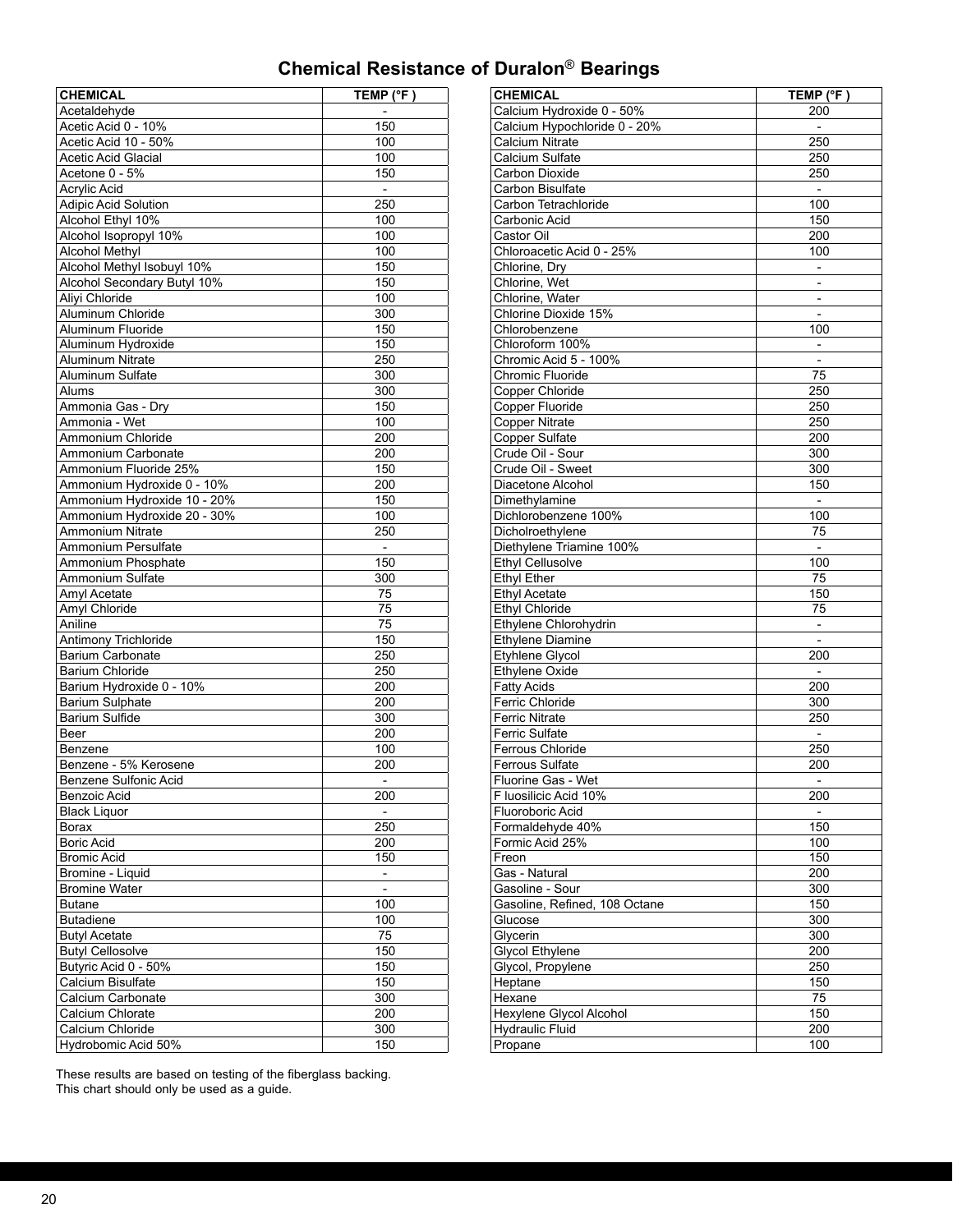# **Chemical Resistance of Duralon**® **Bearings**

| <b>CHEMICAL</b>                          | TEMP (°F)                |
|------------------------------------------|--------------------------|
| Hydrochloric Acid 0 - 37%                | 200                      |
| Hydrochloric Acid 30% + Chlorine Gas 50% | $\overline{\phantom{a}}$ |
| Hydrocyanic Acid 10%                     |                          |
| Hydrofluoric Acid                        |                          |
| Hydrogen                                 | 150                      |
| Hydrogen Peroxide 10%                    | 150                      |
| Hydrogen Peroxide 20%                    | 75                       |
| Hydrogen Peroxide 30%                    | 75                       |
| Hydrogen Sulfide - Dry                   | 250                      |
| Hydrogen Sulfide - Aqueous               | 250                      |
| Hypochlorous Acid 10%                    | 200                      |
| Jet Fuel                                 | 250                      |
| Kerosene                                 | 250                      |
| Lactic Acid                              | 200                      |
| Lauric Acid                              | 200                      |
| Lead Acetate                             | 250                      |
| Levulinic Acid 25%                       | 200                      |
| Magnesium Carbonate                      | 250                      |
| Magnesium Chloride                       | 300                      |
| Magnesium Hydrozide                      | 250                      |
| <b>Magnesium Nitrate</b>                 | 250                      |
| Magnesium Sulfate                        | 300                      |
| Maleic Acid 100%                         | 150                      |
| Mercury                                  | 300                      |
| Methyl Ethyl Ketone                      | 75                       |
| Methyl Isobutyl Ketone                   | 150                      |
| Methyl Isobutyl Carbitol                 | 100                      |
| <b>Mineral Oils</b>                      | 300                      |
| Naptha                                   | 200                      |
| Napthalene                               | 150                      |
| Nickel Chloride                          | 300                      |
| <b>Nickel Nitrate</b>                    | 200                      |
| Nitric Acid 10%                          |                          |
| Nitric Acid 15%                          |                          |
| Nitric Acid 20%                          | $\qquad \qquad -$        |
| Oleic Acid                               | 200                      |
| Oxalic Acid                              | 250                      |
| Perchloric Acid 10%                      | 75                       |
| Phenol 1%                                | 150                      |
| Phosphoric Acid 1 - 75%                  | 250                      |
| Phosphoric Acid 75 - 100%                | $\qquad \qquad -$        |
| Phosphorous Pentoxide 0 - 54%            | 200                      |
| Picric Acid                              | 75                       |
| Pickling Acid, Sulfuric & Hydrochloric   | 250                      |
| <b>Plating Solutions</b>                 | 200                      |
| Potassium Bicarbonate                    | 300                      |
| Potassium Bromide                        | 200                      |
| Potassium Carbonate                      | 250                      |
| Potassium Chloride                       | 300                      |
| Potassium Dichromate                     | 250                      |
| Potassium Hydroxide                      | 200                      |
| Potassium Nitrate                        | 300                      |
| Potassium Permanganate 10%               | 150                      |
| Potassium Permanganate 25%               | 150                      |
| Potassium Sulfate                        | 150                      |
|                                          |                          |

| <b>CHEMICAL</b>                | TEMP (°F)                    |
|--------------------------------|------------------------------|
| Silicic Acid                   | 200                          |
| <b>Silver Nitrate</b>          | 250                          |
| Soap                           | 250                          |
| Sodium Acetate                 | 200                          |
| Sodium Bicarbonate             | 250                          |
| Sodium Bisulfate               | 250                          |
| Sodium Bromide                 | 200                          |
| Sodium Carbonate               | 300                          |
| Sodium Chlorate                | $\blacksquare$               |
| Sodium Chloride                | 300                          |
| Sodium Cyanide                 | 250                          |
| Sodium Dichromate              | 250                          |
| Sodium Ferrocyanide            | 300                          |
| Sodium Fluoride                | 250                          |
| Sodium Hydroxide 0 - 50%       | 200                          |
| Sodium Hypochlorite 15%        | $\overline{\phantom{a}}$     |
| Sodium Methoxide 40%           | 150                          |
| Sodium Nitrate                 | 300                          |
| Sodium Peroxide                | 75                           |
| Sodium Phosphate               | 200                          |
| Sodium Silicate                | 150                          |
| Sodium Sulfate                 | 300                          |
| Sodium Sulfite                 | 200                          |
| Sodium Thiosulfate             | 150                          |
| Stannic Chloride               | 200                          |
| Stearic Acid                   | 150                          |
| Sulfamic Acid 25%              | 200                          |
| Sulfite Liquors                |                              |
| Sulfur Dioxide - Wet & Dry     | $\qquad \qquad \blacksquare$ |
| Sulfuric Acid 10%              | 250                          |
| Sulfuric Acid 25%              | 150                          |
| Sulfuric Acid 50%              | 100                          |
| Sulfuric Acid 80%              |                              |
| Sulfurous Acid 7%              | $\frac{1}{2}$<br>200         |
| Tannic Acid                    | 200                          |
|                                |                              |
| Tartaric Acid                  | 250<br>100                   |
| Tetraethyl Lead<br>Toluol 100% | 150                          |
| <b>Trichloroacetic Acid</b>    |                              |
|                                | $\qquad \qquad -$            |
| Trichloroethylene              | 150<br>75                    |
| Triethylamine                  |                              |
| Trisodium Phosphate            | 150                          |
| Tung Oil                       | 200                          |
| Turpentine                     | 75                           |
| Urea                           | 150                          |
| Vinegar                        | 150                          |
| Vinyl Acetate                  | 150                          |
| Water, Deionized               | 300                          |
| Water, Distilled               | 300                          |
| Water, Fresh                   | 300                          |
| Water, Salt                    | 300                          |
| Water, Sea                     | 300                          |
| Xylene                         | $\overline{\phantom{0}}$     |
| Zinc Chloride                  | 250                          |
| Zinc Sulfate                   | 250                          |

**•** For chemicals not listed, 48-hour testing is recommended. Submerge a test bearing in the chemical for 48 hours and observe any changes. Most reactions will occur in the first 24 hours. Consult Rexnord Engineering with any questions.

**•** The effect of bacteria is unknown.

**•** ALKALINITY – Strong caustic solutions (NaOH – Sodium Hydroxide – 10%) at elevated temperatures will attack the polymers in the bearing. However, caustic solutions used in food processing wash downs will not, provided the shaft does not corrode.